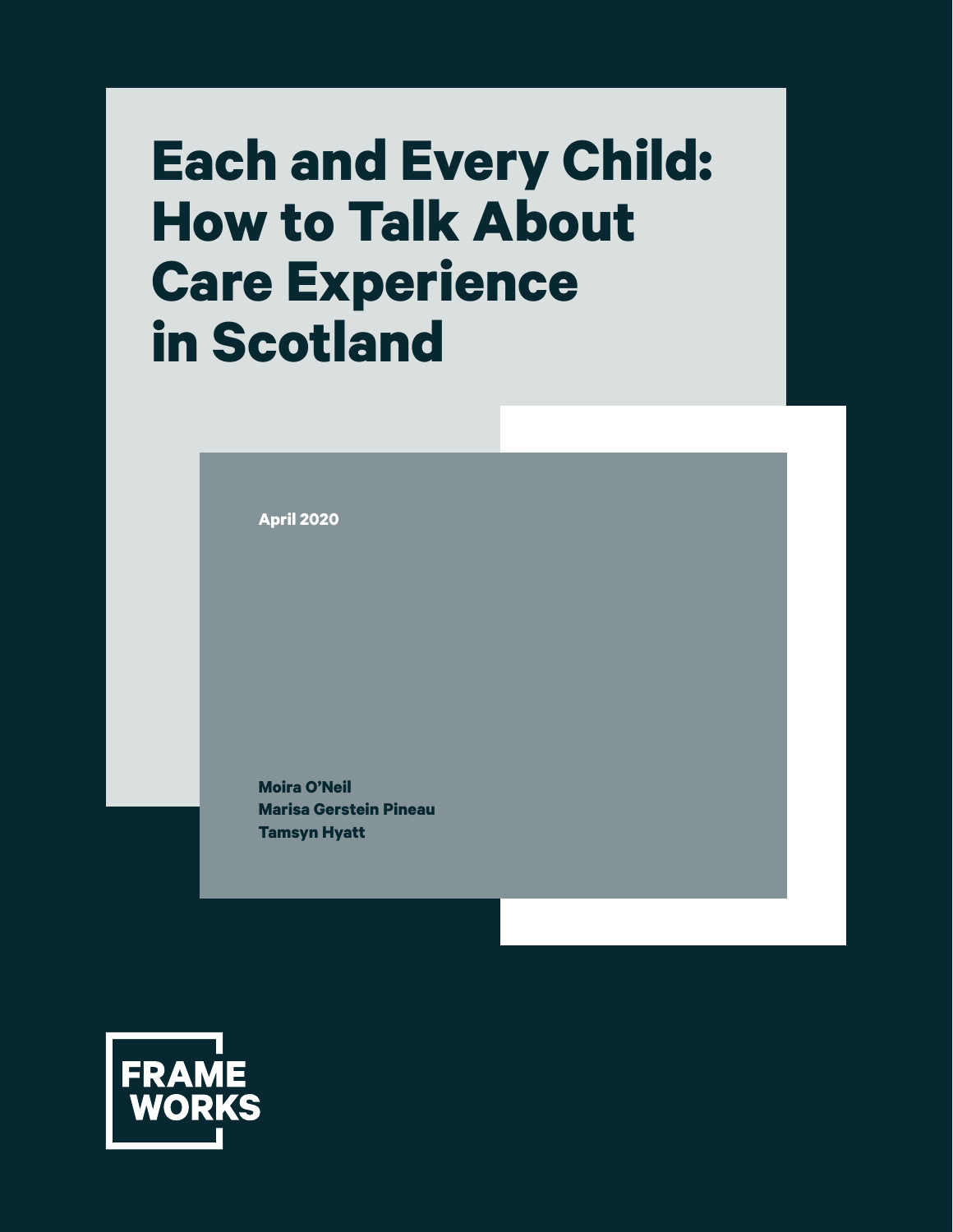## **Introduction**

How we talk about care experience matters.

We know that – with the right support – each and every child in Scotland can thrive.

But public understanding of people with care experience is rarely separated from the system seen to have shaped that experience. The public does not see the potential of a responsive care system. And this is closely connected to negative attitudes towards children and young people who are care experienced.

Through research with the public, we've learned that three closely interlinked narratives drive this response:

- 1. That children who experience care are irreversibly damaged
- 2. That this damage happens when selfish parents make poor choices
- 3. That it's made worse by a care system that is fundamentally unable to care for children.

**Shifting public attitudes is a vital component of addressing stigma and creating systemic change at all levels of society.**

In February 2020, the Independent Care Review called for foundational reform of care experience in Scotland. For a transformation of the system that creates it. And for an end to the stigma faced by care experienced people. Shifting public attitudes is a vital component of addressing stigma and creating systemic change at all levels of society.

To build public support for reform, and to encourage positive action, we need to

tell a new story. One that shifts the dominant narrative on care experience from 'the forever damaged other' to 'what all children need to thrive'.

To tackle stigma, we need to help people think differently about how the care system can and should work for children – and explain how and why people stigmatise in the first place.

To make this shift, we need to:

- 1. **Centre** children's care on healthy development
- 2. **Explain** the systemic factors that shape care experience and how the care system can itself be shaped to ensure healthy development
- 3. **Connect** children's healthy development to healthy community ties and our collective responsibility to build and maintain those ties.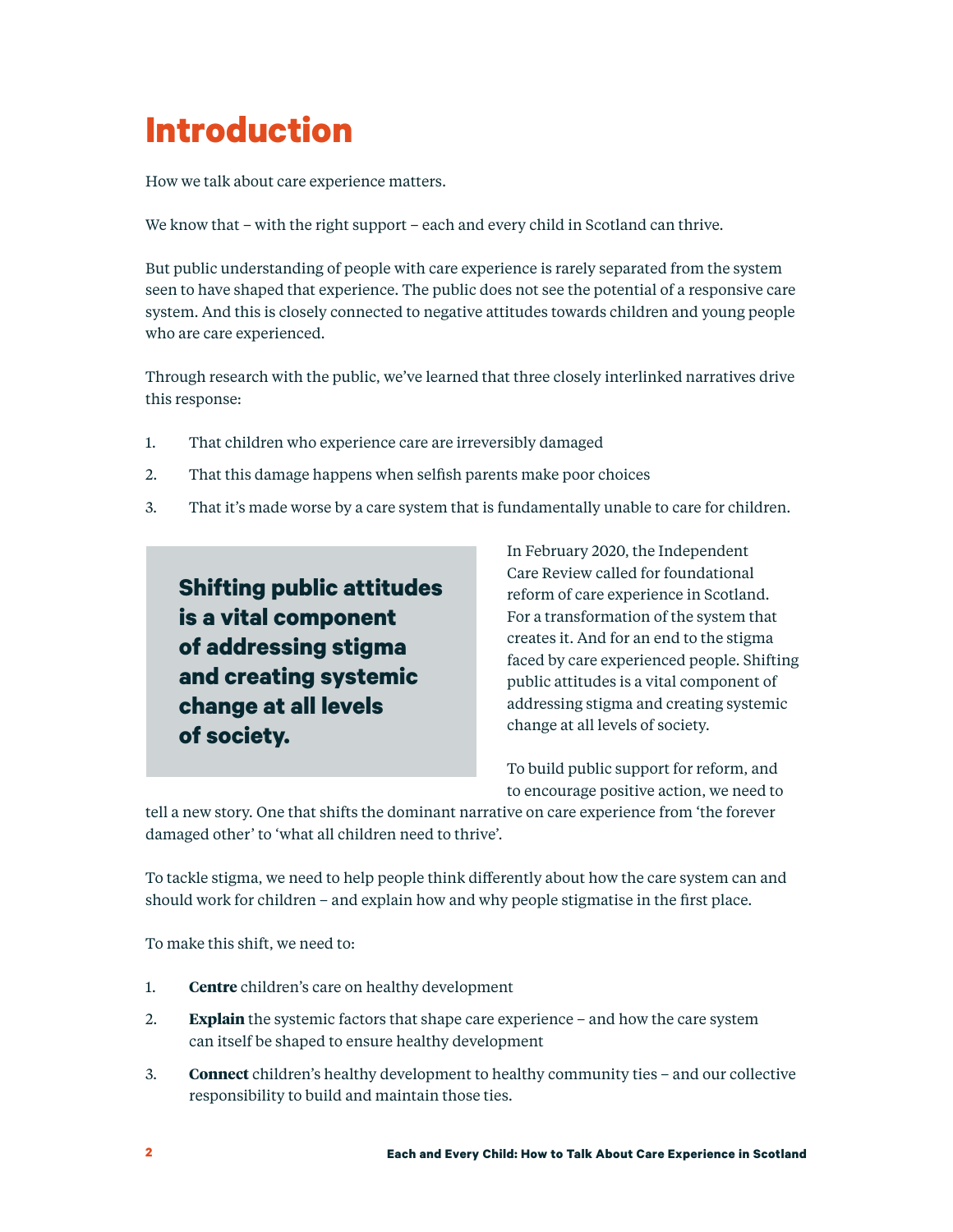<span id="page-2-0"></span>This strategic brief outlines how, together, we can do this. It:

- Outlines the most effective ways to change perceptions and build support for reform
- Gives examples of what this looks like in practice
- Briefly explains the research that underlies each recommendation.

More information on the research basis for this brief is in *[Reframing Children's Care](http://placeholder.com)  [in Scotland: Research Report](http://placeholder.com)*.

#### **What is framing?**

Framing means making choices about what we say, and how we say it.

Reframing an issue means taking a different approach to standard awareness raising or campaigning work. Using effective frames over time changes the way all of us think about a particular issue – and the way we think about the people who experience that issue. $<sup>1</sup>$ </sup>

This reframing strategy will build public understanding of care experience in Scotland. It will help anyone talking about care experience and the care system to communicate more effectively with non-experts – and reach beyond the usual suspects.

This reframing strategy will build support for a system – and a care experience – that's right for each and every child.

## **Step One: Centre children's care on healthy development.**

### **Recommendation #1: Lead with what** *all* **children need to thrive.**

The Scottish public thinks about care experience in narrow and stigmatising ways. By leading with what **all** children need for healthy development, we can have a different kind of conversation.

We can bypass people's tendency to 'other' care experienced children and young people by focusing on the support **every** child needs to thrive – before narrowing in on the care system as one way to provide this.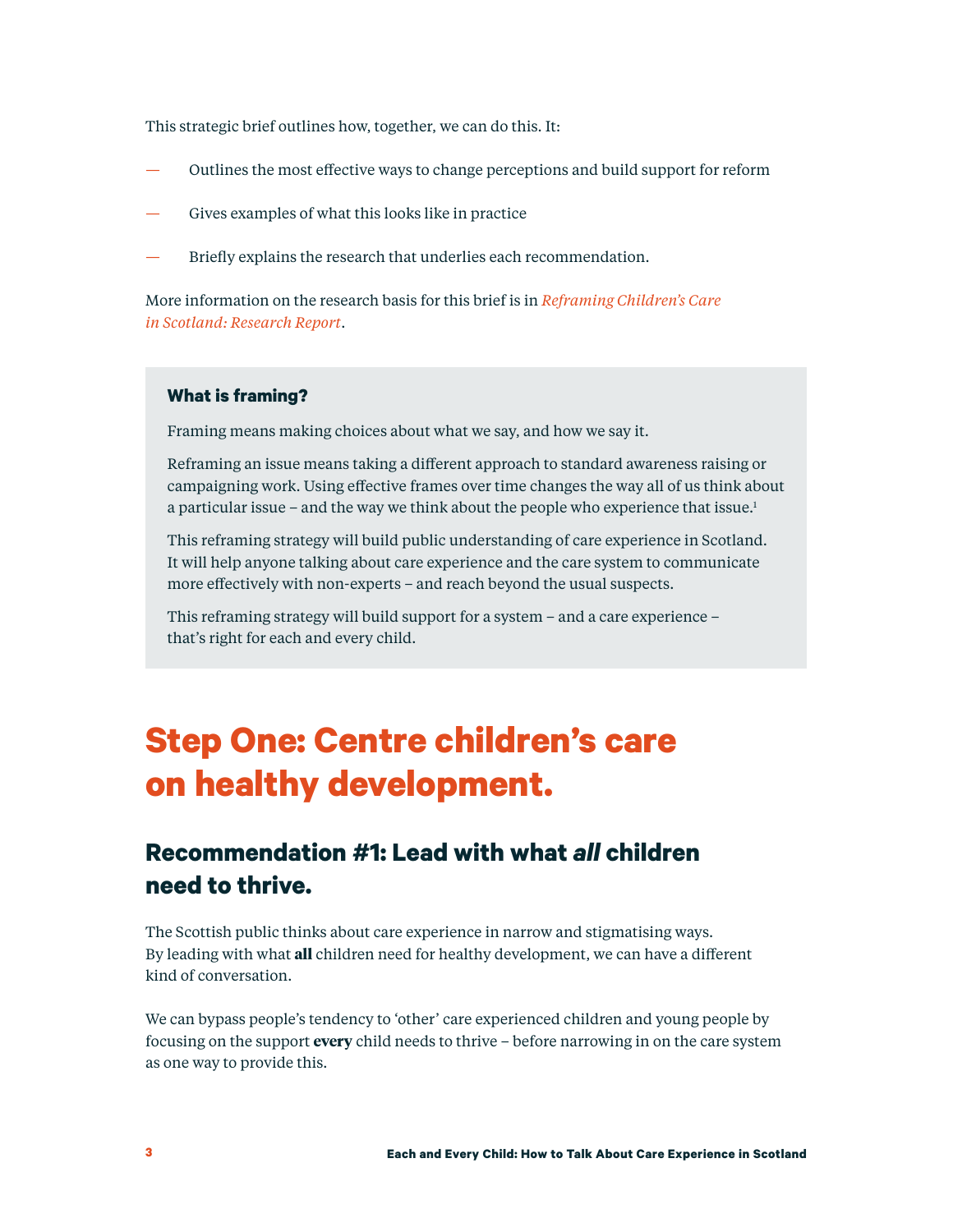#### **How to do it**

#### **Instead of this … Try this …** Children in care are Scotland's most vulnerable children– they face unprecedented stigma, family separation and poverty. The care system needs to meet the unique needs of each and every vulnerable child – and our society needs to recognise the lasting trauma they have experienced. All of Scotland's children need the same things to thrive: a stable home, strong support and steady, loving relationships. Our care system can and should provide this. — **DO emphasise the common processes of child development.** Make care experience – and improving the care system – about making sure that **all** children have what they need to thrive. Use this frame early and often to get people thinking about our collective

— **DO be aspirational, as well as realistic.** Use terms like 'can' and 'should' rather than 'will'. This avoids both fatalism (the idea that nothing can be done) and the risk of being dismissed as unrealistic.

responsibility towards children, whether they are in care or not.

— **DON'T emphasise the ways in which children in care are particularly vulnerable** in such a way that makes 'them' seem fundamentally different. This is likely to reinforce the 'otherness' of people with care experience. Focus on shared needs first.

#### **Why this works**

When we lead with the particular needs and vulnerability of care experienced children, we activate certain deeply held ways of thinking. In particular:

- That family separation and/or becoming involved with the care system causes irreparable trauma
- That people with care experience are therefore forever damaged and different.

When these ways of thinking are active, stigma is an inevitable response to the perceived otherness of care experienced young people.

By naming the things that all children need to thrive – like responsive and loving caregiving, and supportive environments – we counter the idea that children and young people in care are fundamentally different. This in turn sets up deeper conversations about what the care system can – and should – provide.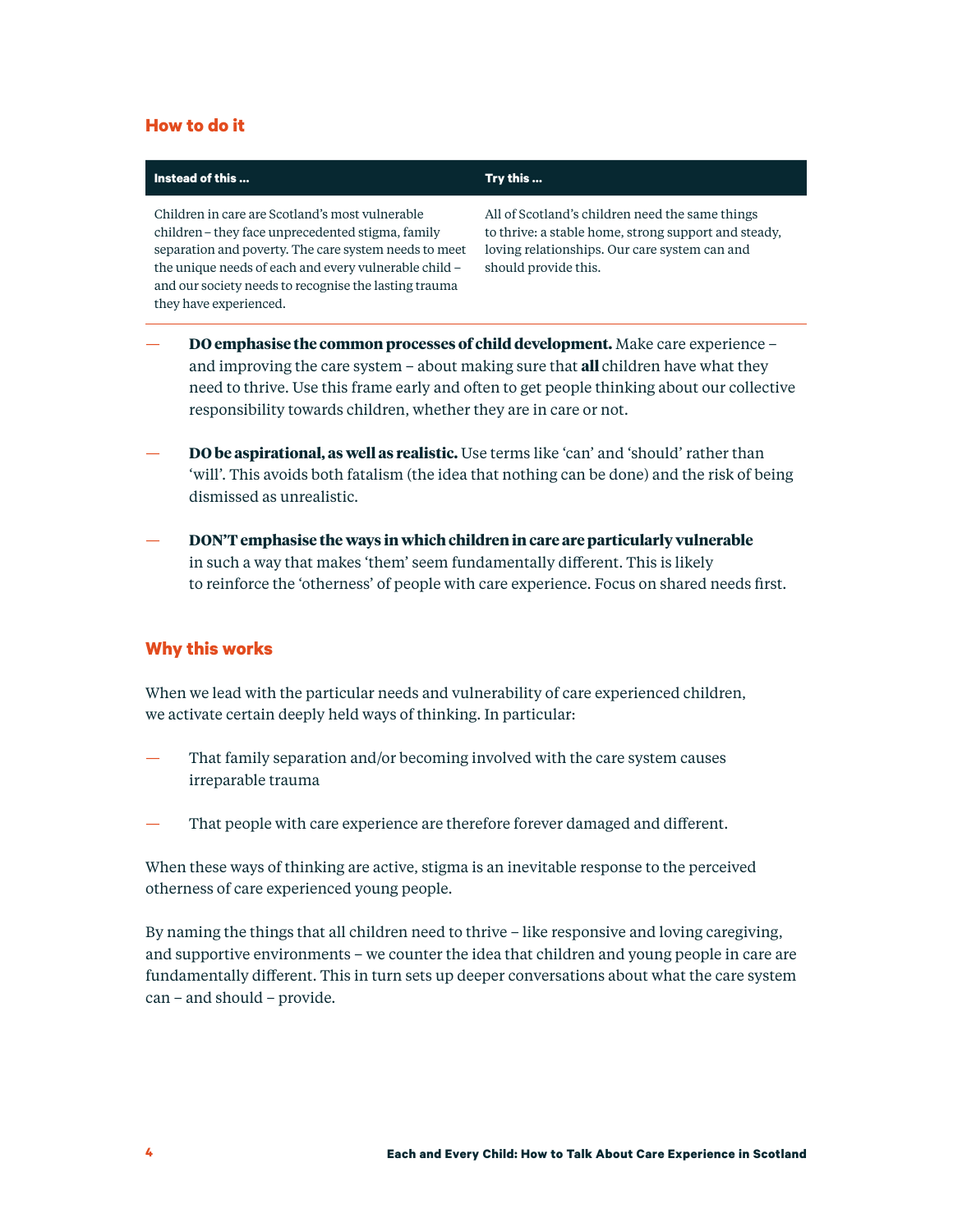## **Recommendation #2: Talk about how Scotland's care system can lead to healthy development.**

Link improvements in the care system to children's healthy development, and how this leads to positive outcomes in later life.

People recognise the harm caused when children in care don't get what they need, but don't often think about the alternative. When we talk about how the care system can – and should – support children to thrive, we build support for the policies that improve it.

#### **How to do it**

| Instead of this                                                                                                                                                                                                                                                              | Try this                                                                                                                                                                                                                                                                                           |
|------------------------------------------------------------------------------------------------------------------------------------------------------------------------------------------------------------------------------------------------------------------------------|----------------------------------------------------------------------------------------------------------------------------------------------------------------------------------------------------------------------------------------------------------------------------------------------------|
| Children in care suffer lifelong disadvantage: they're<br>more likely to do badly in school, face mental illness<br>and experience chronic unemployment. Scotland's<br>care system is failing children. We need to make<br>changes before more young people are put at risk. | Scotland's care system could set children up for<br>life. When we get it right, children in care can thrive<br>throughout their lives: they can do well in school,<br>have good mental health and succeed at work.<br>We need to make changes so that all Scotland's<br>young people can flourish. |

- **DO connect healthy development to preventive services for families.** When possible, talk about the ways in which support for families leads to healthy development. Make sure to explain why and how these preventive services are part of the overall mission to make sure all children thrive.
- **DO link children's healthy development to longer term opportunities for success,** like doing well in school and stable employment. Use words like 'opportunities' and 'options' to emphasise the collective benefits for all children in care.
- **DO include healthy emotional and psychological development.** People recognise that mental health, happiness, and overall wellbeing are an important part of healthy development. Highlight the ways in which children's care can improve these outcomes, like with services to address trauma or deepen social skills.
- **DO connect healthy outcomes to improvements in the children's care system.** People assume that children's care cannot help children overcome the trauma they experienced before being taken into care, and that involvement with the care system itself is traumatising. Make a clear case that improving the care system will help create more positive outcomes.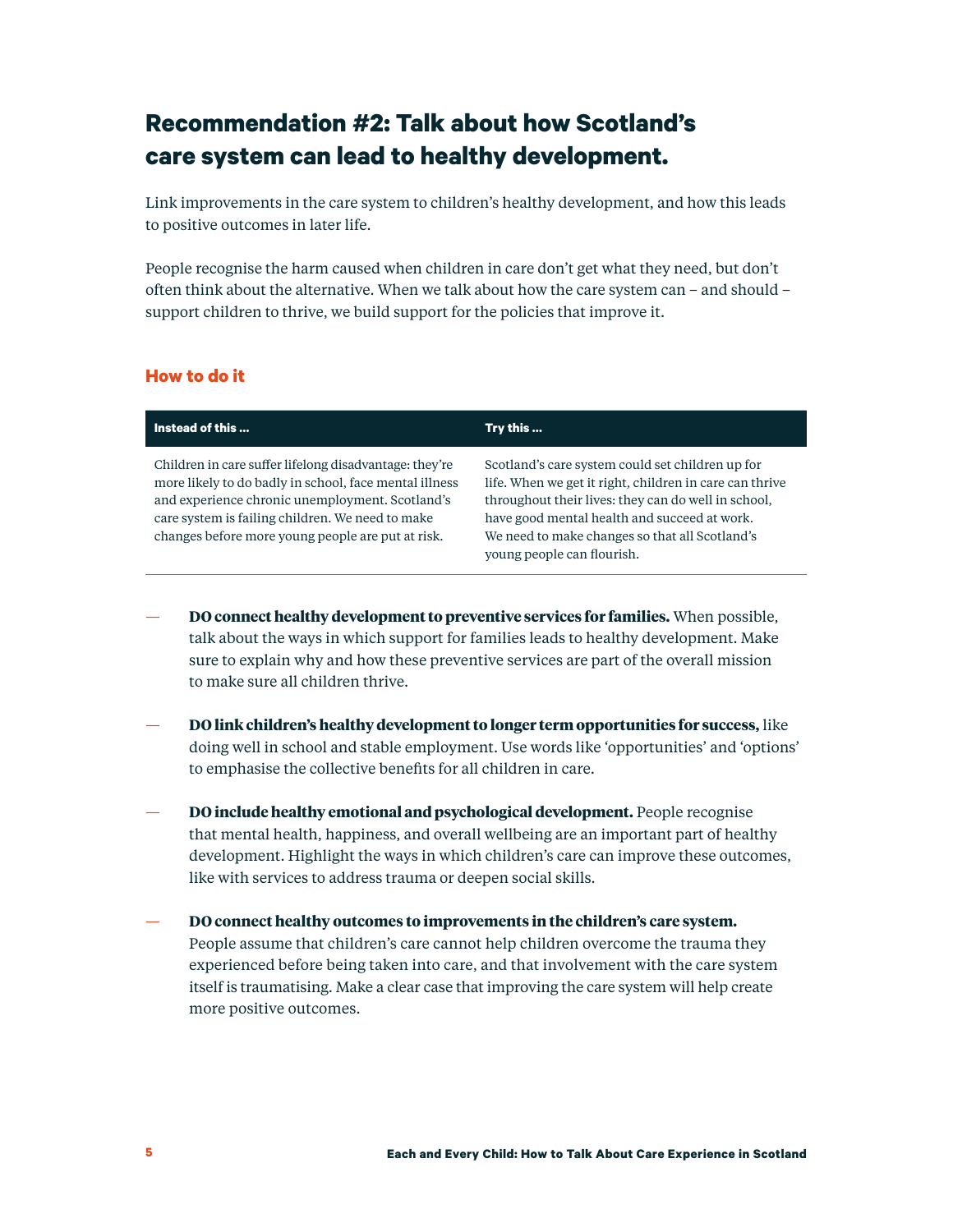When we only talk about harm caused by the care system, people become deeply fatalistic about the future of care experienced children. Public understanding of people with care experience is rarely separated from the system seen to have shaped that experience.

By talking instead about how the care system can be designed to promote positive development, we can bypass public fatalism, improve people's perceptions of people with care experience, and reduce the tendency to stigmatise.

## **Recommendation #3: Use the** *Scaffolding* **metaphor to explain how an effective care system supports healthy development.**

Use the *Scaffolding* metaphor to explain the range of different experiences of support an effective care system can provide.

#### **How to do it**

| Instead of this                                      | Try this                                               |
|------------------------------------------------------|--------------------------------------------------------|
| The care system needs to provide intensive support,  | Our care system needs to provide scaffolding to help   |
| targeted intervention, life skills and education for | children build their lives, providing stability as and |
| all children.                                        | when they need it.                                     |

- **DO bring this metaphor to life in different ways.** Draw on a range of ideas and images associated with scaffolding and building to talk about how children's care can support healthy development. Use words like 'construct', 'foundation' and 'repair' to create useful associations.
- **DO use this metaphor to explain the potential flexibility of children's care.** Explain the different ways in which care can be constructed to suit children's individual needs, just as scaffolding can be built to match the needs of a project.
- **DO leave room for agency.** Talk about scaffolding as a supportive structure that children in care need **now** so they can develop resilience and build strong relationships in future. As one research participant with care experience said, "Scaffolding is given to [you] … and the conditions are in place for you to pursue your own path."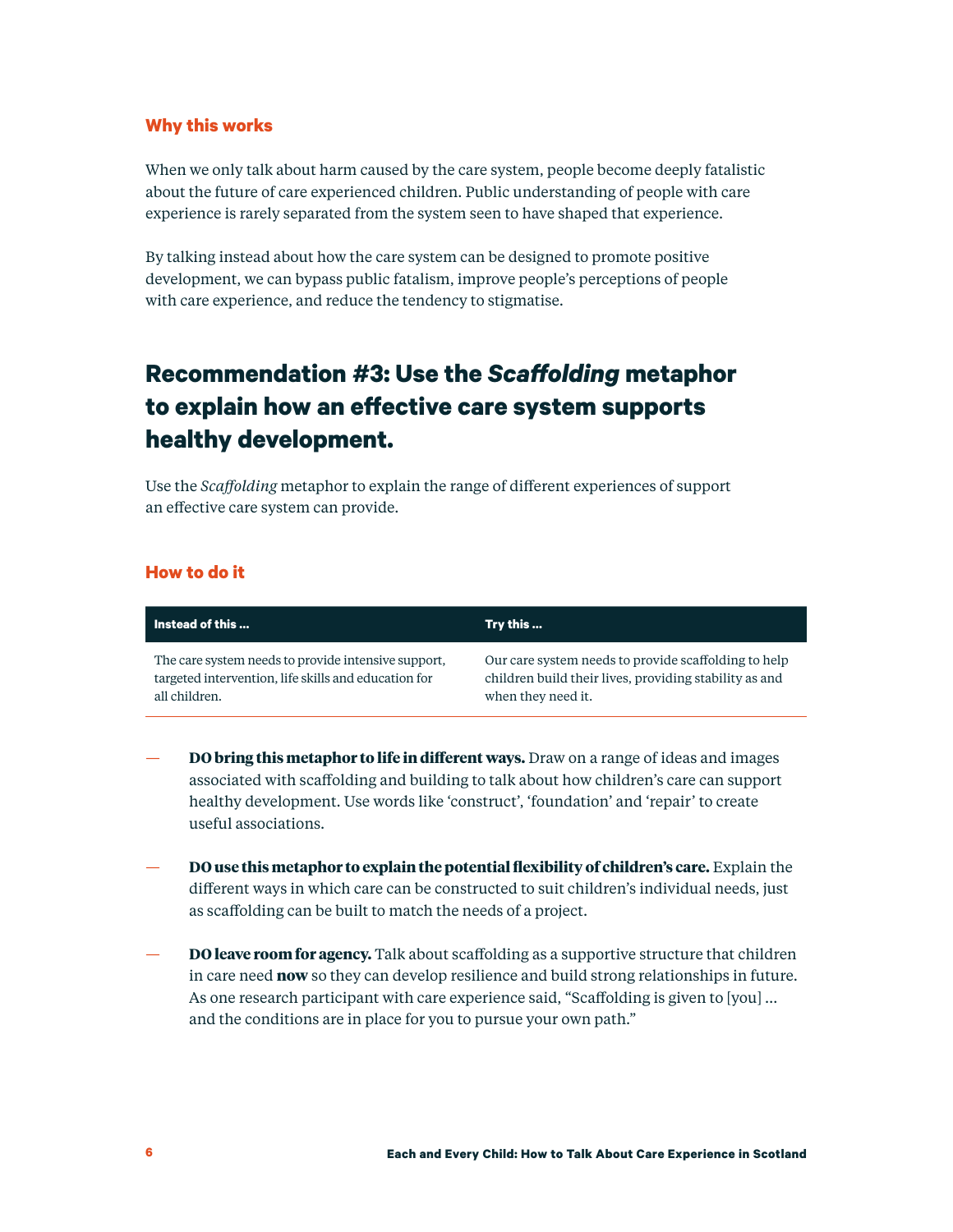<span id="page-6-0"></span>Metaphors are powerful tools to explain complex or abstract concepts by likening them to something more concrete and familiar.<sup>[2](#page-15-0)</sup> They guide thinking and are memorable and shareable.

The Scottish public believes that the care system takes a one-size-fits-all approach to meeting children's specific developmental needs. When this way of thinking is active, people reason that a standardised system is unable to provide bespoke care.

By positioning an effective care system as scaffolding, designed to flex and provide support where needed, we bypass this belief. Just as scaffolding can be tailored to fit a given building, so the care system can (and should) adapt to a child's individual developmental needs.

## **Step Two: Explain the systemic factors that shape care experience – and how the care system can itself be shaped to ensure healthy development.**

## **Recommendation #4: Explain how social factors can lead to involvement with the care system using the** *Navigating Waters* **metaphor.**

Use the *Navigating Waters* metaphor to explain how social factors can make it hard for parents to 'stay afloat' and provide the best kind of care for children.

Using this metaphor helps people to focus on the systemic and social factors that can lead to involvement with the care system – and reduces the tendency to blame individual parents. This sets up discussions about the importance of upstream support – and systems-level solutions.

| Instead of this                                                                                                                                                            | Try this                                                                                                                                                                                                                                                                 |
|----------------------------------------------------------------------------------------------------------------------------------------------------------------------------|--------------------------------------------------------------------------------------------------------------------------------------------------------------------------------------------------------------------------------------------------------------------------|
| Children are taken into care when parents can<br>no longer look after them and their home is unsafe.<br>This could be due to abuse, drugs, neglect or<br>family breakdown. | Children become involved with the care system when<br>parents struggle to navigate tough times. This could<br>be chronic illness, mental health problems or a death<br>in the family – all things that can make it harder to<br>give children the best care and support. |

#### **How to do it**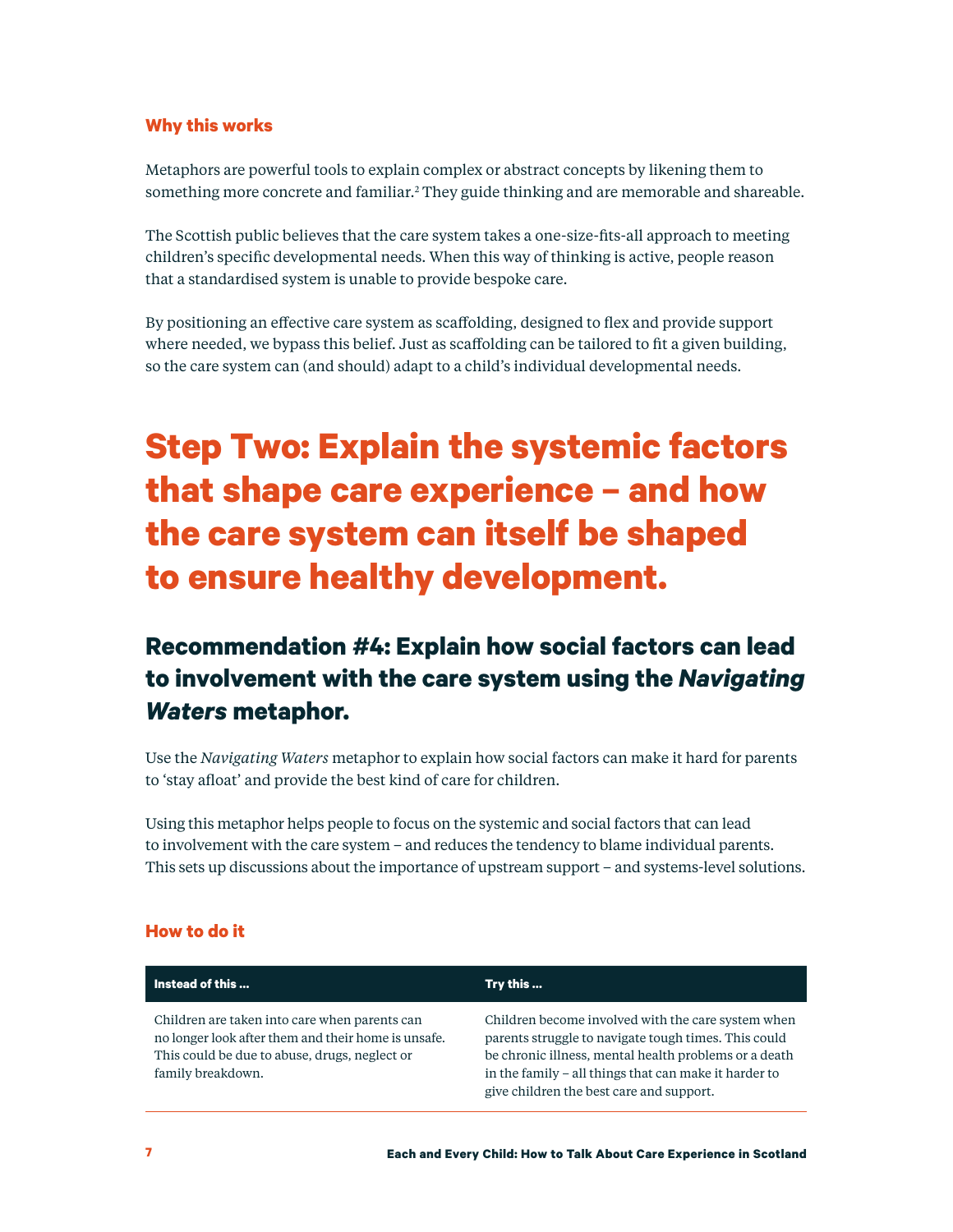- **DO use this metaphor to explain why upstream support is important.** Use the metaphor to talk about how and why families become involved with the care system and the importance of early support. Link these explanations to the programmes and 'safe harbours' that can help families 'navigate' difficulties before they become serious enough to need the care system.
- **DO name social factors** such as poverty, unemployment or lack of affordable housing. Talk about [how they make it difficult for families to stay afloat,](https://www.jrf.org.uk/report/how-build-lasting-support-solve-uk-poverty) and how this can affect children.
- **DON'T use this metaphor to paint a shocking portrait of families involved in care.** It's easy for people to 'otherise' those who are most affected by social problems like poverty. Shocking details about families living in difficult circumstances may reinforce negative views of already marginalised parents. Instead, focus attention on external factors – like the 'stormy weather' that can make it harder to care and provide for children.
- **DO be creative and use this metaphor in lots of different ways,** including images. Repetition is powerful and necessary to move thinking towards more structural understandings of the causes of care involvement.

People tend to think that children enter the care system when selfish parents make bad choices. This assumption is more problematic when people think about poverty's role in care experience: without careful framing, people reason that parents without resources are even more selfish – they should not have children they cannot support. When this way of thinking is active, people focus narrowly on how we 'fix bad parents'.

The *Navigating Waters* metaphor helps people better understand the systemic factors that can lead to care experience. As a result, it reduces peoples' tendency to rely on individualistic assumptions and increases their support for policies that address poverty and housing. With this metaphor, we can avoid 'bad apple' stories and focus public attention squarely on the need to improve circumstances.

## **Recommendation #5: Don't talk about – or lead with – stigma without explaining how stigma works.**

Experts and advocates agree that stigma is pervasive and lifelong, with profound negative impacts on people with care experience. Members of the public do not recognise and understand this. They fail to recognise stigma and their own role in the stigmatisation of people with care experience. Telling people that stigma exists and saying we must end it does not overcome this and often backfires, making people **more** likely to think in stigmatising ways.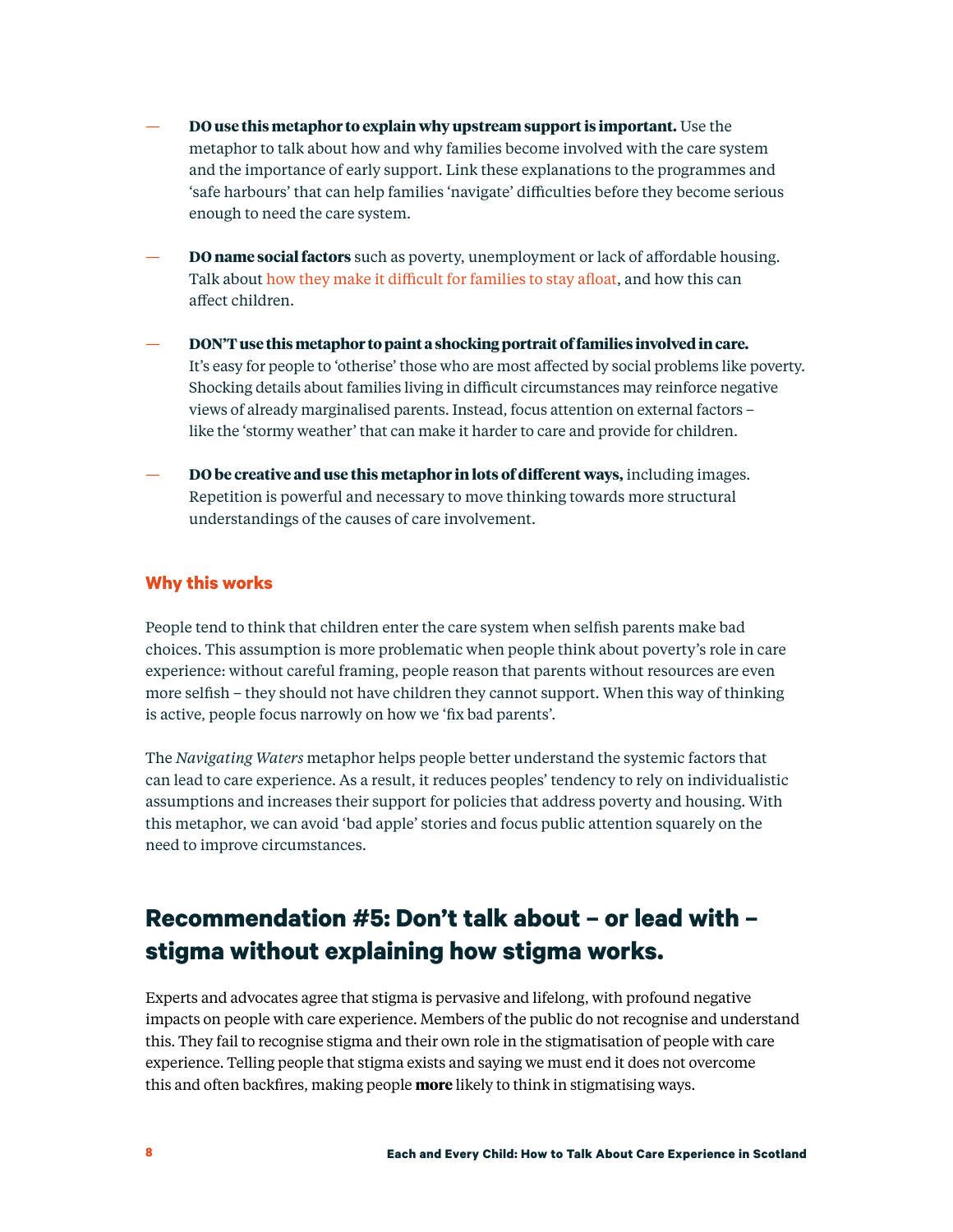"Stigma is becoming a past thing. There are fewer and fewer stigmas now because overall we're becoming more tolerant." – **Participant, focus group**

"If someone's behaviour – because they've been in care – was different then I think that is where the stigma would arise. Rather than the actual act of being in care. I don't think among most people there's a stigma around that." – **Participant, focus group**

Continuous exposure to negative images and representations in culture means we develop patterned, unconscious ways of thinking. This is called implicit bias. Explaining how this process works helps people understand that stigma against people with care experience is real and widespread. It also helps people see the need to change cultural representations – the stories we tell ourselves about care experience – in order to end stigma.

#### **What it looks like**

| Instead of this                                                                                                                                                             | Try this                                                                                                                                                                                                                                                                                         |
|-----------------------------------------------------------------------------------------------------------------------------------------------------------------------------|--------------------------------------------------------------------------------------------------------------------------------------------------------------------------------------------------------------------------------------------------------------------------------------------------|
| Stigma follows care experienced people throughout<br>their lives, with profound and tragic consequences.<br>We must end stigma against people with care.<br>experience now. | Our media churns out stereotypes of children in<br>care as lost causes. This affects our attitudes and<br>behaviours, in ways that we often don't even realise.<br>This stigma and discrimination affects people with<br>care experience in all areas of life. It's time to change<br>the story. |

- **DON'T start with stigma.** The word 'stigma' when introduced too early, creates a backfire effect. People either reject the idea that stigma exists or become fatalistic about ever addressing it. If stigma needs to be discussed, communicators should do so through a clear explanation of the origins of stigma, and then its effects.
- If you need to talk about stigma, **DO walk through how implicit bias works.** People are unfamiliar with the concept of implicit bias, but once it is explained they recognise its importance and damaging effects. Communicators don't have to use the term 'implicit bias' but do need to walk through how and why it occurs, and only then connect it to outcomes for care experienced people. Explaining stigma in this way is an opportunity to improve both attitudes and understanding.
- If you need to talk about stigma, **DO make media and cultural representations, like TV or news coverage, the source of that stigma.** This helps avoid fatalistic responses and the assumption that it is impossible to fix bad or judgemental people.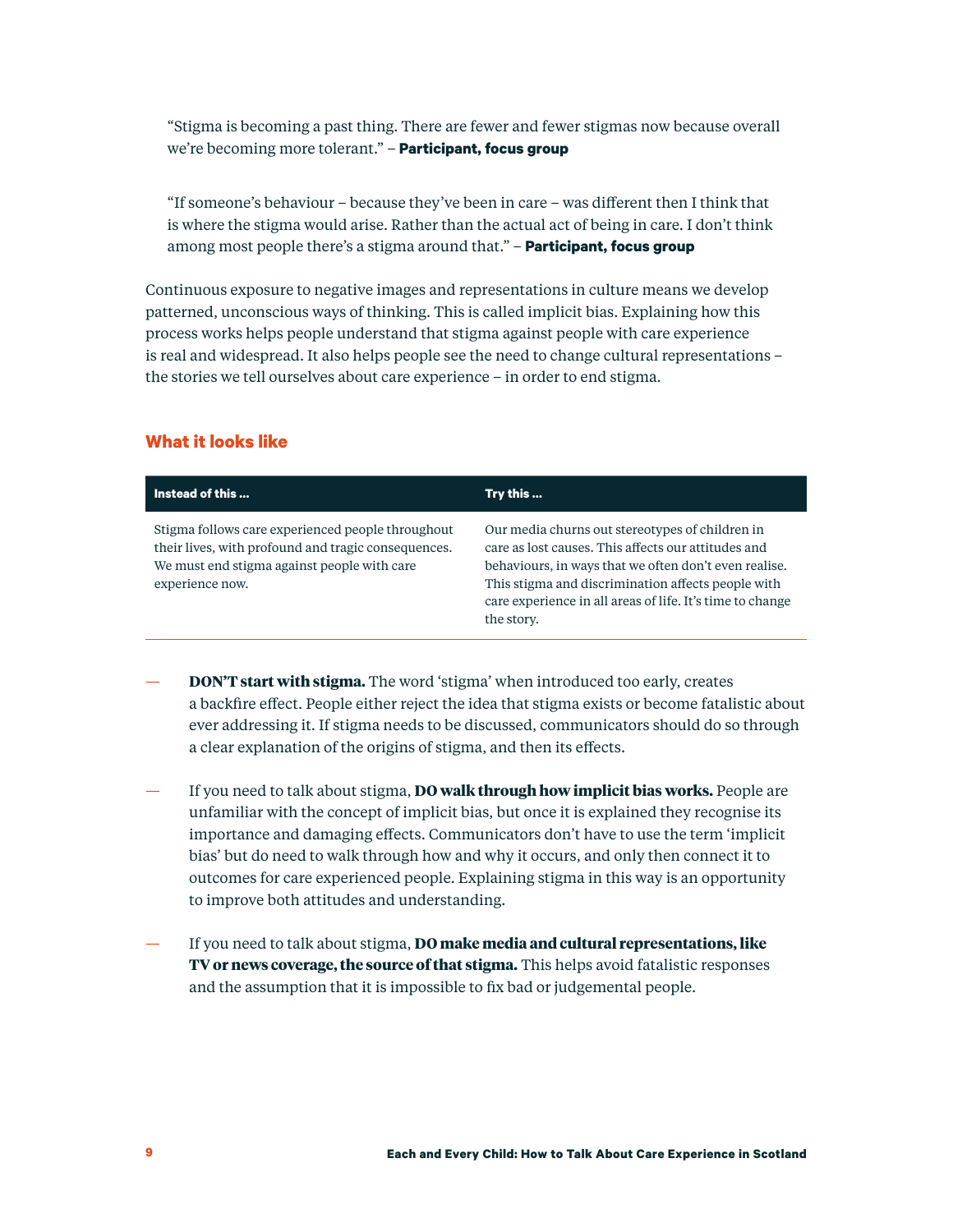People have two opposing views about the effects of care experience. On the one hand, they believe that the care experience is so traumatic that children in the care system are irreparably damaged. On the other hand, they believe that children are infinitely resilient. They assume that by the force of their own will, people can overcome any trauma associated with care experience. They do not take the impacts of stigma seriously and fail to see the harm it causes.

When we explain implicit bias (as opposed to simply asserting the fact that children in care experience stigma), we increase people's positive perceptions of children in care. This explanation helps people understand why stigma happens and how it affects people. People are more likely to understand that it is something we **all** need to address in order to improve lives for people with care experience.

## **Recommendation #6: Place individual stories in context to show how care experienced young people can thrive.**

People often assume success or hardship is the result of individual actions. This tendency is especially strong when people think about older children. This perception obscures the role of context and circumstance.

Add context to individual stories to bring systemic factors to light. To make sure that stories aren't dismissed as exceptional or rare. And to explain how an effective care system can play a critical role in helping all young people to thrive.

#### **What it looks like**

| Instead of this                                                                                                                                                                                                                                                                                         | Try this                                                                                                                                                                                                                                                                                                                                      |
|---------------------------------------------------------------------------------------------------------------------------------------------------------------------------------------------------------------------------------------------------------------------------------------------------------|-----------------------------------------------------------------------------------------------------------------------------------------------------------------------------------------------------------------------------------------------------------------------------------------------------------------------------------------------|
| Every person with care experience can go on to<br>become the best version of themselves. We often<br>forget how hard young people like Dave have to fight<br>to overcome difficult childhoods and early trauma.<br>His story reminds us that it is possible for care<br>experienced children to thrive. | With the right support, every person with care<br>experience can thrive as they move into adult life.<br>Support like stable homes, caring relationships and<br>services to address difficult childhoods and early<br>trauma. Dave's story reminds us that, when our care<br>system is working well, care experienced children<br>can thrive. |

- **DON'T focus on individuals overcoming extreme hardship alone.** Instead highlight the factors that helped that individual to thrive – and the care system that can and should provide the basis for long-term positive outcomes.
- **DO offer larger context.** Use the *Navigating Waters* metaphor to explain how systemic factors (like unemployment, or a lack of affordable housing) can lead to care involvement and make it harder to escape existing circumstances.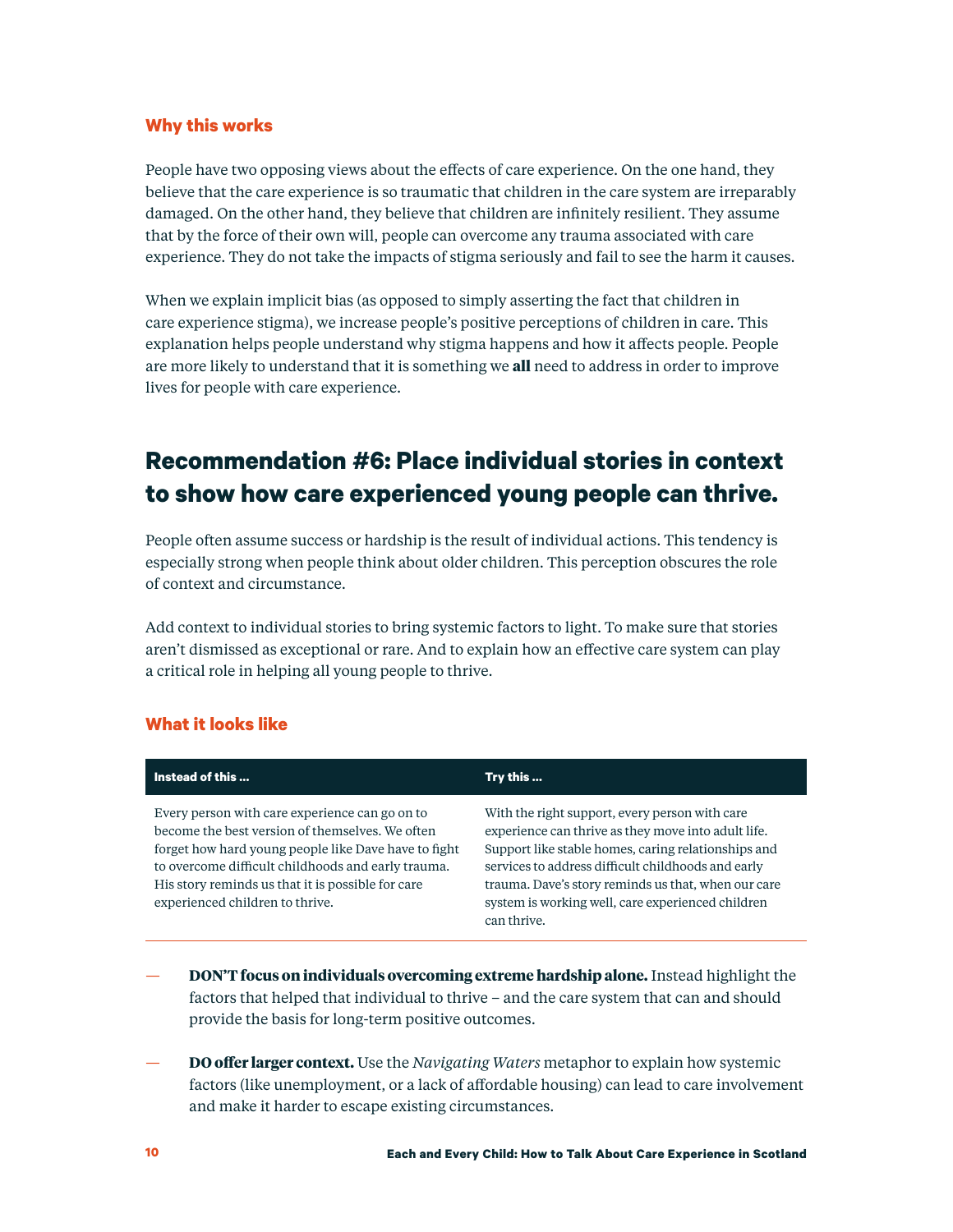— **DO tie individual stories to others in similar circumstances.** It can be hard for people to connect one person's story to wider social trends. Use phrases like 'Like a lot of people in [location]' or '[Issue] is widespread' to make these connections explicit.

#### **Why this works**

When we highlight context and circumstance – and explain how these affect every stage of care experience – we show that systems change is needed to help children thrive.

Without this context, individual stories can actively increase negative perceptions of children in care. These kinds of stories become the exception that proves the rule. People use the story they hear as a yardstick to measure other people with care experience who are going through challenges and difficulties in life. According to this way of thinking, if one person with care experience overcomes their difficult childhood, why can't everyone?

## **Step Three: Connect children's healthy development to healthy community ties – and our collective responsibility to build and maintain those ties.**

## **Recommendation #7: Connect poor care experience to weakened community ties – and show that by improving one, we strengthen the other.**

Appeal to the public's shared sense that our communities are weakened when children don't get the support they need.

People struggle to connect the experience of children and young people in care with broader, community-level outcomes. We need to activate the idea that when children in care can do well, community bonds are strengthened (and vice versa).

This positions improvements to the care system as a collective good – and gives everyone a stake in creating change.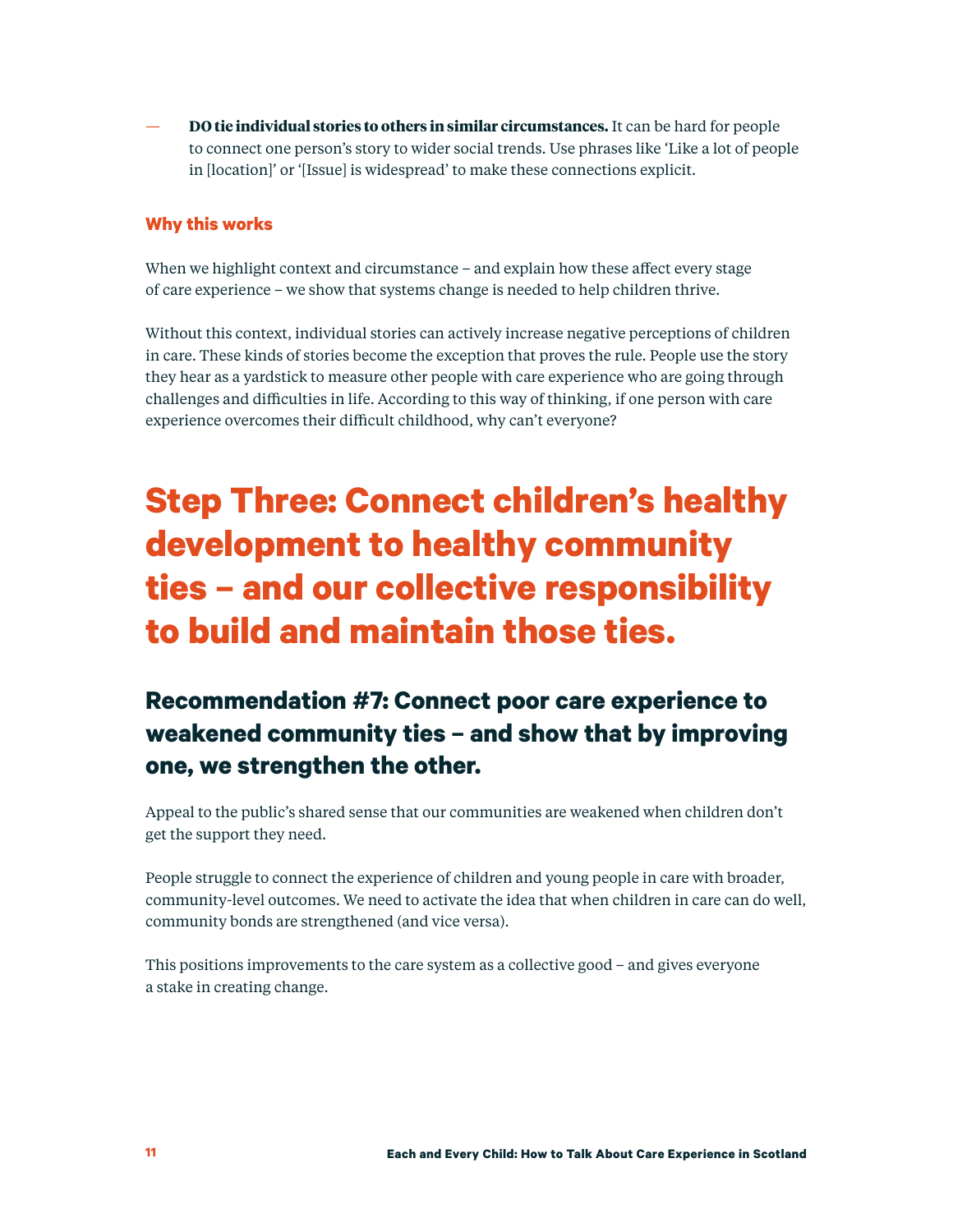#### **What it looks like**

| Instead of this                                                                                                                        | Try this                                                                                                                                                                 |
|----------------------------------------------------------------------------------------------------------------------------------------|--------------------------------------------------------------------------------------------------------------------------------------------------------------------------|
| The care system is struggling to cope and too<br>many children are left isolated and excluded.<br>Improvements are desperately needed. | No child should feel isolated or excluded<br>from our community. A stronger children's care<br>system will help restore social ties and bring<br>our community together. |
|                                                                                                                                        |                                                                                                                                                                          |

- **DO emphasise that improving the children's care system matters to everyone** by creating stronger connections within our communities.
- **DO activate our collective responsibility to act.** Stress that we are all responsible for improving children's care and welcoming children into communities – and that we all benefit from these changes as community ties grow stronger. Use an inclusive 'we' – one that refers to everyone, not just an organisation or a specific group – to activate people's sense of collective responsibility.
- **DO combine this recommendation with** *Navigating Waters* **to build support for policies that work upstream,** like affordable housing and financial support. Explain that policies that address upstream causal factors also strengthen community cohesion.
- **DO be aspirational, as well as realistic.** Talk about how things 'could' and 'should' be in our communities – and that strengthening children's care helps build (or rebuild) community ties that may have been lost.

#### **Why this works**

People value community ties in Scotland, but there's a shared sense that these ties have deteriorated over time. We can build on this by framing children's care as a way to rebuild and strengthen community ties – something that happens when children with care experience can fully take part in communities and have what they need to thrive.

Activating this collective responsibility – and being explicit about the collective benefits of a well-functioning care system – navigates the idea that the care system only affects other people. And it also avoids the paternalism often triggered when we only talk about benefits to people with direct experience of an issue.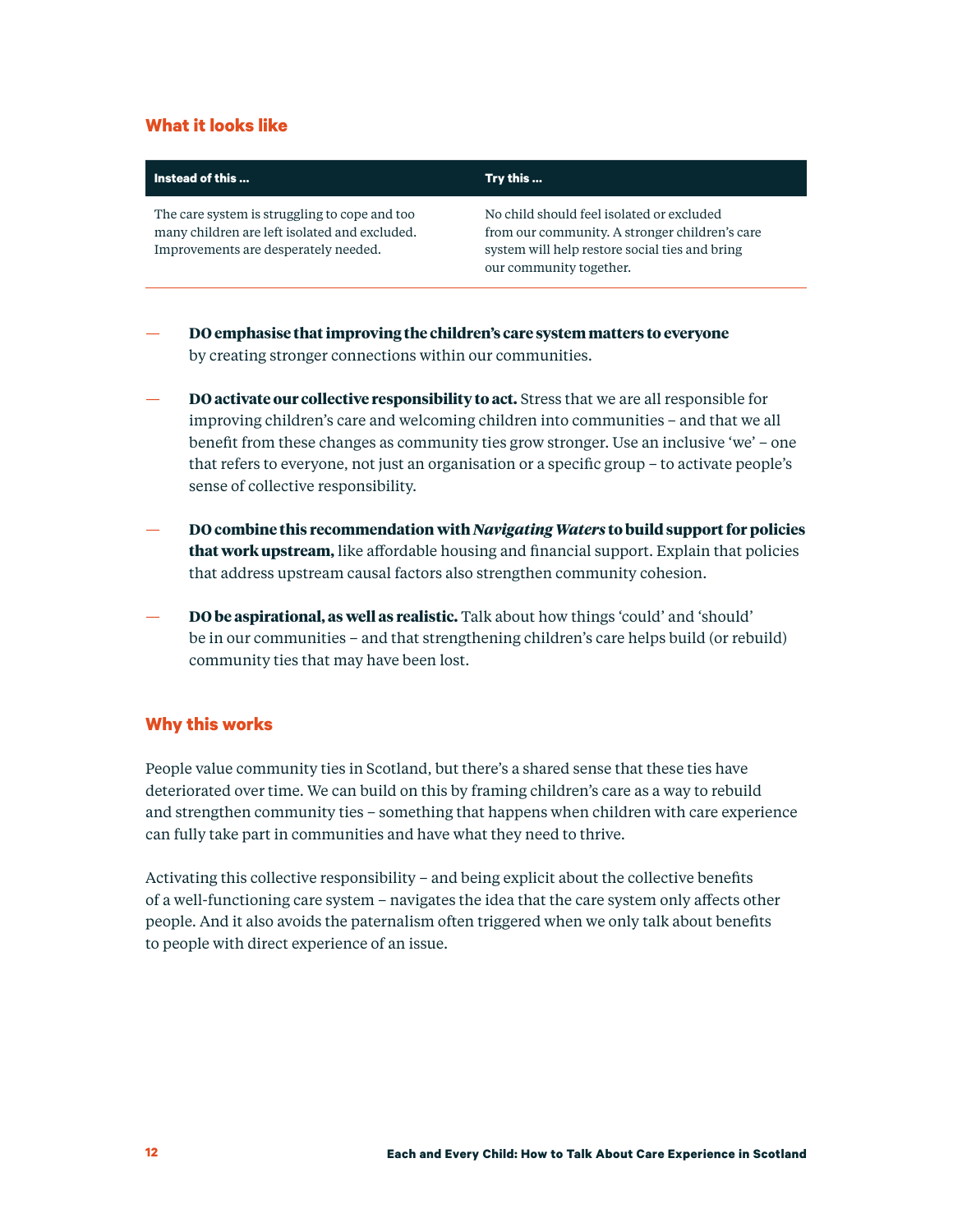## <span id="page-12-0"></span>**Recommendation #8: Show that change is possible (and not just necessary) with concrete solutions.**

Balance efficacy ('something can be done to improve care') and urgency ('something must be done to improve care') in calls for change. And include concrete, actionable solutions.

We can build support for change by explaining exactly how our care system can help children in Scotland to thrive.

#### **What it looks like**

| Instead of this                                                                                                                                                                             | Try this                                                                                                                                                                                                                                                                       |
|---------------------------------------------------------------------------------------------------------------------------------------------------------------------------------------------|--------------------------------------------------------------------------------------------------------------------------------------------------------------------------------------------------------------------------------------------------------------------------------|
| The care system is letting down Scotland's children<br>and condemning them to a lifetime of disadvantage.<br>It urgently needs reform - its current state is simply<br>not fit for purpose. | A stronger care system strengthens our community.<br>With more of the right support – like family support,<br>stable homes, caring relationships and services to<br>address early trauma – our care system can provide<br>the stable foundation every child needs to flourish. |

- **DO start with opportunities for healthy development, not the risk of harm.** Emphasise that every child in care can thrive with the right support, even in messages that focus on problems with the care system (or entry into it). Talk about how things should be to hold the current system to account.
- **DO explain how the care system can be strengthened, don't just assert that change is necessary.** When we connect causes with consequences and explain how one thing affects another, we significantly increase public understanding and support for solutions[.3](#page-15-0)
- **DO be specific about the changes being put forward and their link to long-term improvements.** Always explain how they work, who would be responsible, and how these changes help both communities and people with care experience.
- **DON'T get stuck in conversations about a broken system.** In most cases, the communications challenge is not to convince people that a problem exists; it's to convince them that it can be solved. Keep a can-do tone to build confidence and hope in our collective ability to put things right.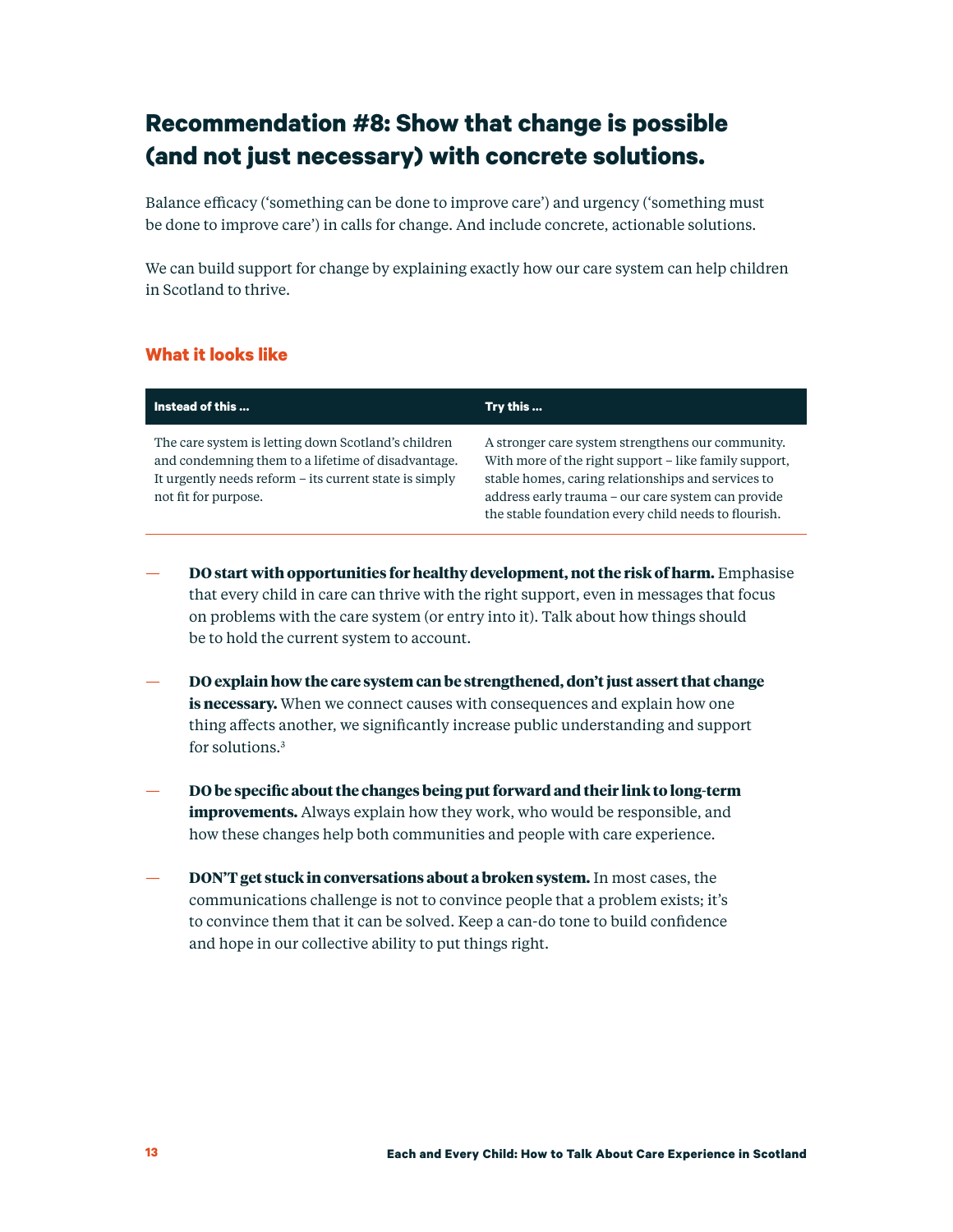When concrete improvements are at the core of a message, people focus on what can be achieved and are more confident that we can put things right. It bypasses the deeply held sense of fatalism about children's care – and the care system's ability to provide what children need.

Focusing on concrete solutions and action is the most effective way for us to move away from discussions about a 'broken system' and 'irresponsible families', and towards the ways in which the children's care system can and should set children up to thrive.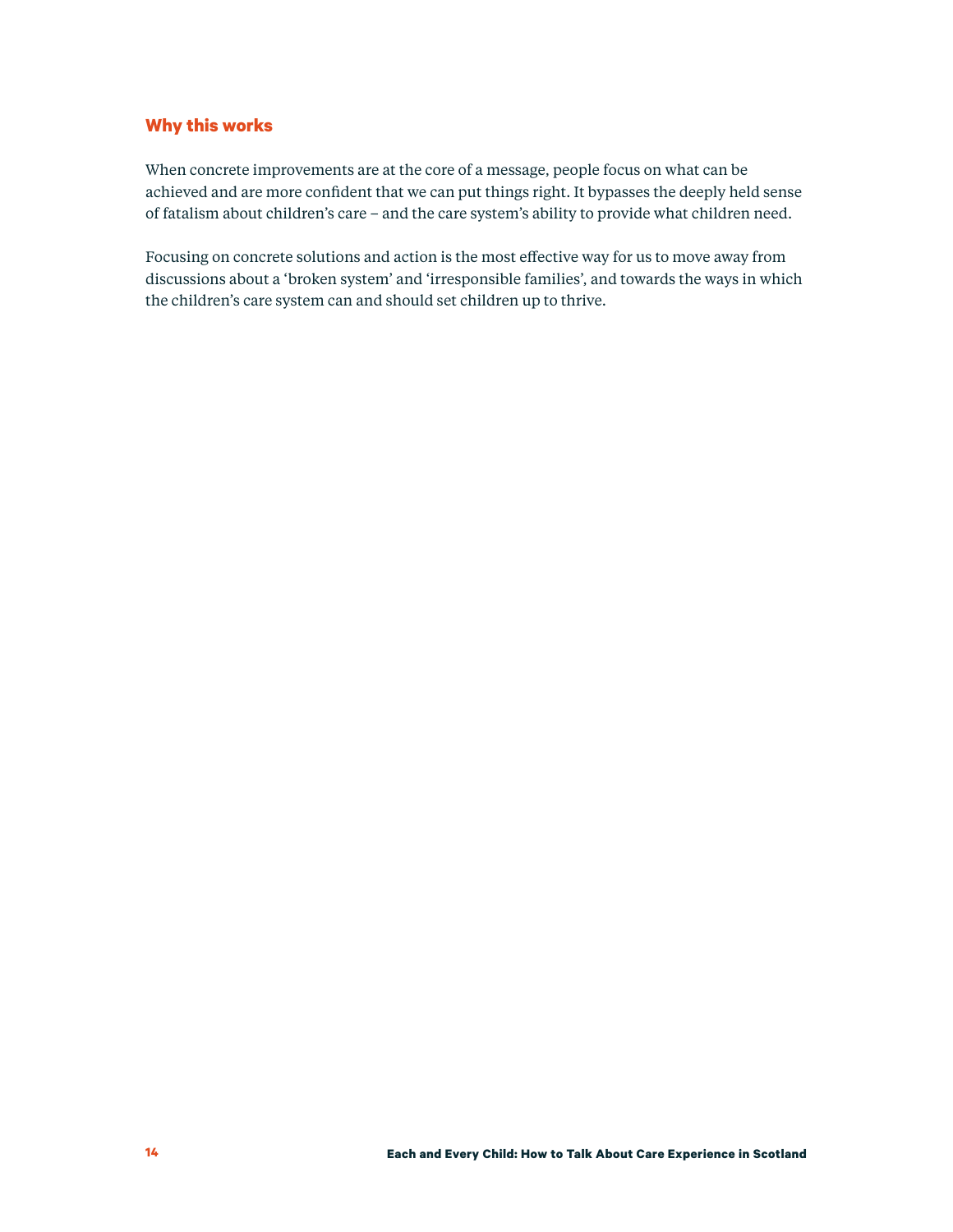## <span id="page-14-0"></span>**Final Call to Action: Harness the Power of Repetition to Change Hearts and Minds**

The frames and strategies recommended here are powerful tools that can help create change.

To build support for the scale of change needed, this new story must be heard many times over an extended period.

#### **Why this works**

Unhelpful ways of thinking about care experience are deeply ingrained and get reinforced by unproductive trends in public, political and professional discourse that focus on individual responsibility for the issue.

The more often people hear a frame, the more powerful it becomes. Repeating ideas has the power to change the brain's patterns and, as a result, change people's default ways of reasoning about an issue[.4](#page-15-0)

To change how people think about care experience, we need to establish a new normal in how we talk about it. This reframing strategy will build support for a care experience and system that's right for each and every child.

For advice and support to use framing, or any of the insights in this brief, get in touch: [info@frameworksinstitute.org](mailto:info%40frameworksinstitute.org?subject=Contact%20from%20Each%20and%20Every%20Child%20report)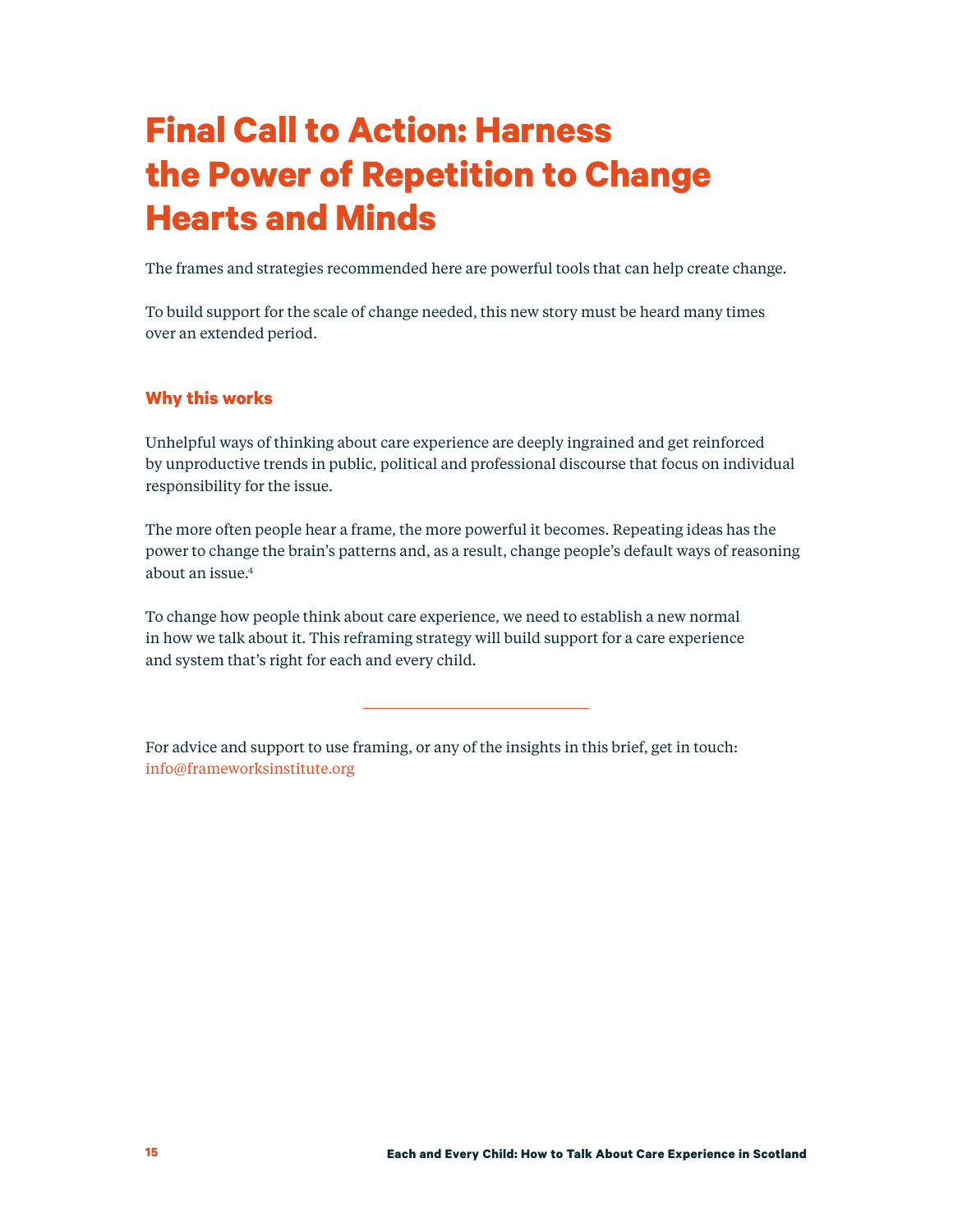# <span id="page-15-0"></span>**Endnotes**

- 1. ["W](#page-2-0)hen a sentence is repeated several times, the neural circuits that compute its meaning are activated repeatedly in the brain. Synapses connecting the neurons in the circuits get stronger and circuits may become permanent." Lakoff, G. (2006). *Whose Freedom? The Battle over America's Most Important Idea*, 1st ed. New York, NY: Farrar, Straus and Giroux. p.10; see also Bybee, J. (2006). From Usage to Grammar: The Mind's Response to Repetition. *Language* 82(4), 711–33.
- 2. [Fo](#page-6-0)r more information on conceptual metaphor theory, see Lakoff, G. & Johnson, M. (2003). *Metaphors We Live By*. Chicago, IL: University of Chicago Press; see also Semino, E. (2008). *Metaphor in Discourse*. Cambridge, UK: Cambridge University Press; see also Grady, J. (1997). THEORIES ARE BUILDINGS Revisited. *Cognitive Linguistics* 8(4), 267–90.
- 3. [S](#page-12-0)ee notably, FrameWorks Institute (2019). *[Unleashing the power of how:](http://frameworksinstitute.org/assets/files/unleashingthepowerofhow-anexplanationdeclaration.pdf)  [An explanation declaration](http://frameworksinstitute.org/assets/files/unleashingthepowerofhow-anexplanationdeclaration.pdf)*. Washington, DC: FrameWorks Institute.
- 4. ["W](#page-14-0)hen a sentence is repeated several times, the neural circuits that compute its meaning are activated repeatedly in the brain. Synapses connecting the neurons in the circuits get stronger and circuits may become permanent." Lakoff, G. (2006). *Whose Freedom? The Battle over America's Most Important Idea*, 1st ed. New York, NY: Farrar, Straus and Giroux. p.10; see also Bybee, J. (2006). From Usage to Grammar: The Mind's Response to Repetition. *Language* 82(4), 711–33.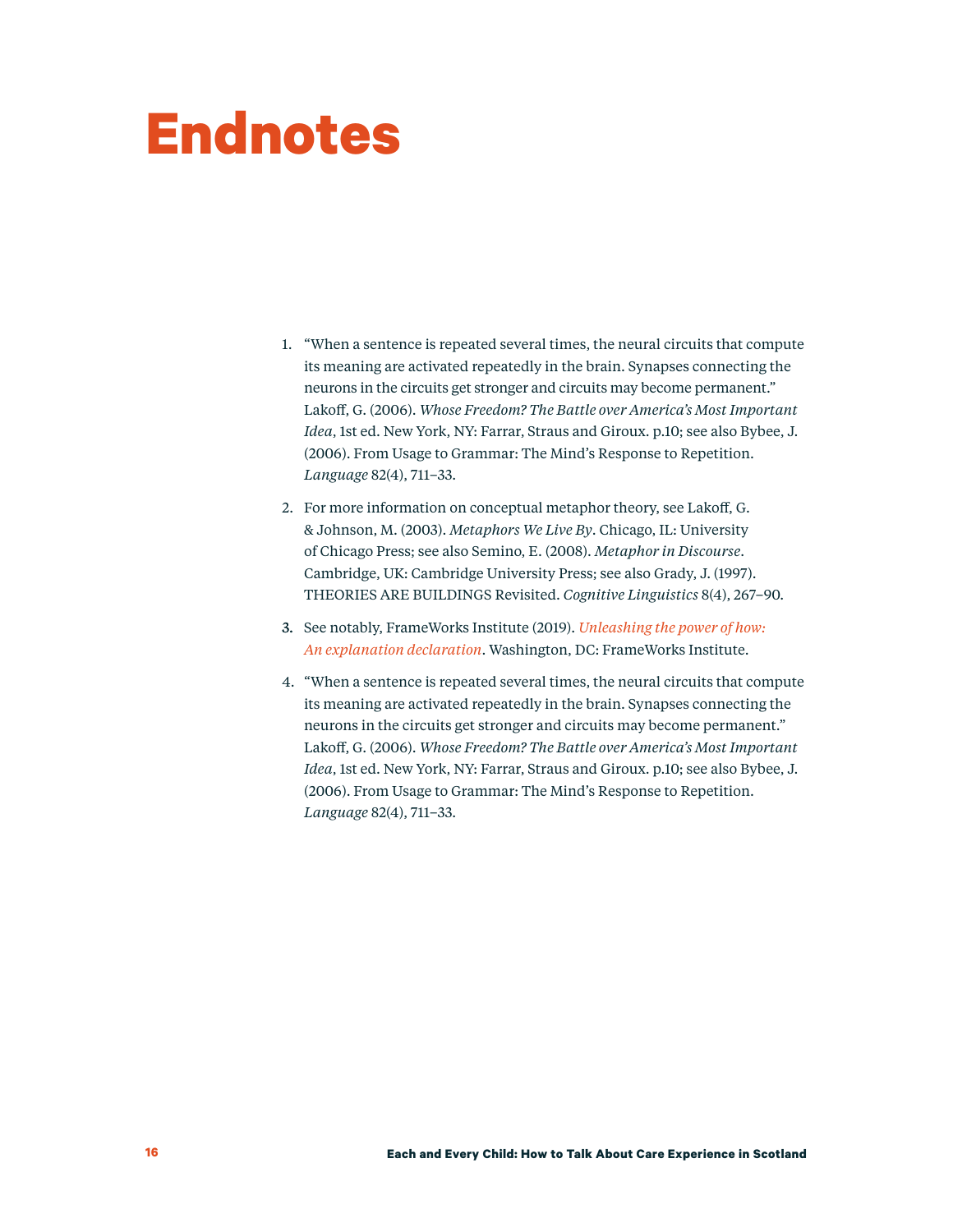### **About FrameWorks**

The FrameWorks Institute is a non-profit think tank that advances the mission-driven sector's capacity to frame the public discourse about social and scientific issues. The organisation's signature approach, Strategic Frame Analysis®, offers empirical guidance on what to say, how to say it, and what to leave unsaid. FrameWorks designs, conducts and publishes multi-method, multi-disciplinary framing research to prepare experts and advocates to expand their constituencies, to build public will, and to further public understanding. To make sure this research drives social change, FrameWorks supports partners in reframing, through strategic consultation, campaign design, FrameChecks®, toolkits, online courses, and in-depth learning engagements known as FrameLabs. In 2015, FrameWorks was named one of nine organisations worldwide to receive the MacArthur Award for Creative and Effective Institutions.

Learn more at [www.frameworksinstitute.org](http://www.frameworksinstitute.org)